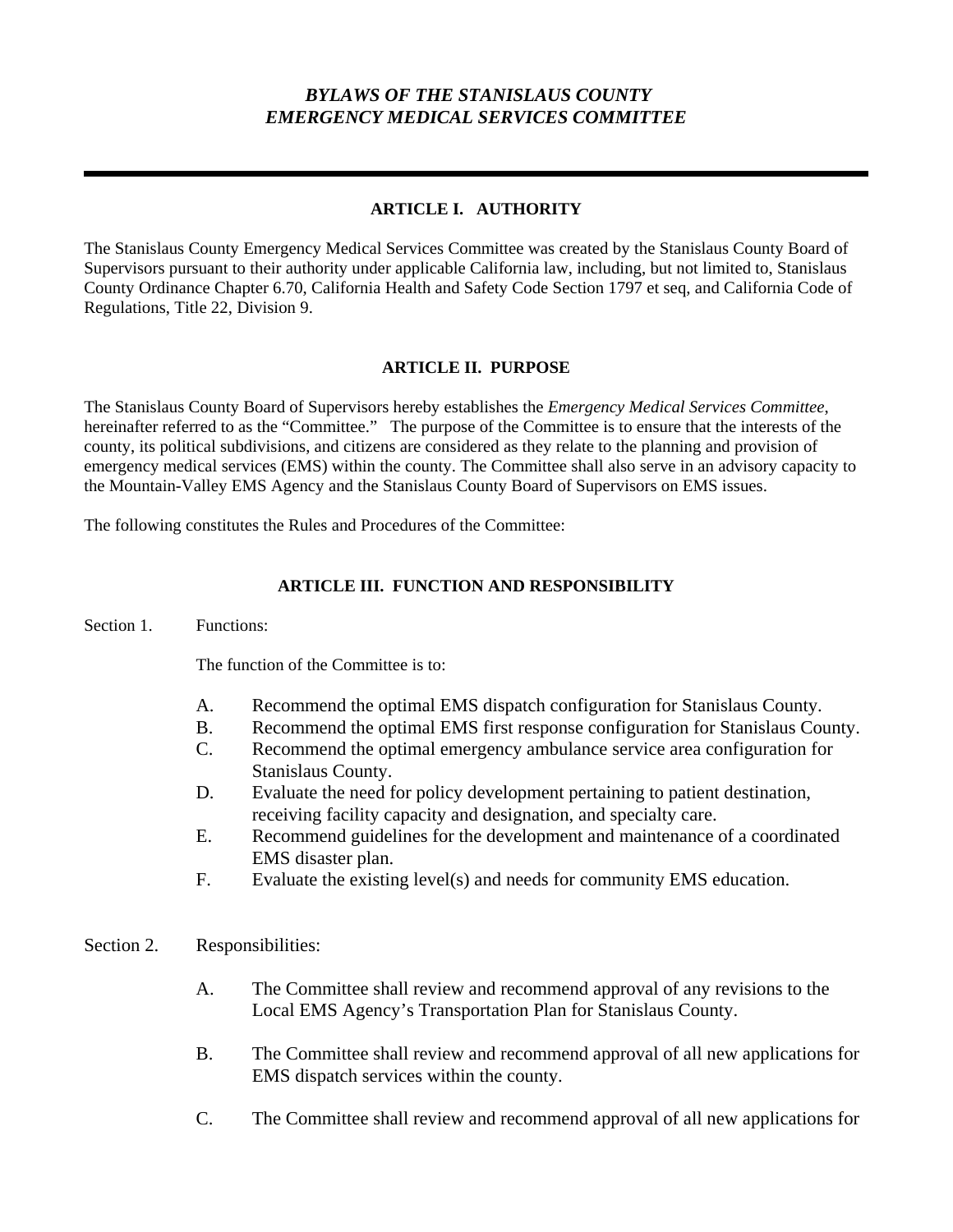ALS first responder services within the county.

- D. The Committee shall review and recommend approval of all new applications for ambulance transport services within the county.
- E. The Committee shall review and recommend approval of all county-specific EMS policies developed by the Local EMS Agency.
- F. The Committee shall approve a mechanism for the disbursement of Stanislaus County EMS System Enhancement Funds, recommend priorities for awarding those funds, and monitor the distribution of those funds.
- G. The Committee shall review EMS system effectiveness, and act in an advisory capacity to the Board of Supervisors and the Local EMS Agency on EMS-related issues affecting the county.

### **ARTICLE IV: MEMBERSHIP AND TERM OF OFFICE**

Section 1. The county Board of Supervisors shall prescribe the membership, and appoint the members of the Committee. The Committee shall be composed of not more than eleven (11) members. The composition of the Committee shall be as follows:

| H. | Urban (>30,000 Population) City Administrator               | $(1)$ one        |
|----|-------------------------------------------------------------|------------------|
|    |                                                             | member           |
| I. | Rural (<30,000 Population) City Administrator               | $(1)$ one        |
|    |                                                             | member           |
| J. | County Administrator                                        | $(1)$ one        |
|    |                                                             | member           |
| Κ. | Fire District Board of Directors Member                     | $(1)$ one member |
| L. | Hospital District Board of Directors Member                 | $(1)$ one        |
|    |                                                             | member           |
| М. | Non-District Hospital Administrator                         | $(1)$ one member |
| N. | <b>Stanislaus County Medical Society Member (Physician)</b> | $(1)$ one        |
|    |                                                             | member           |
| Ο. | County Public Health/Social Services Representative         | $(1)$ one        |
|    |                                                             | member           |
| P. | Managed Care Representative                                 | $(2)$ two        |
|    |                                                             | members          |
| Q. | Non-EMS Affiliated Public Representative                    | $(1)$ one member |
|    |                                                             |                  |

Section 2. Recommendations for appointment will be requested from the sponsoring groups or agencies. Other qualified persons may file applications with the Clerk of the Board. Final selection and appointment will be made by the Board of Supervisors. In the event that a membership position is open for a position which represents several jurisdictions, organizations or agencies, every reasonable attempt shall be made to ensure appointment for membership is made on a rotational basis between those jurisdictions, organizations or agencies.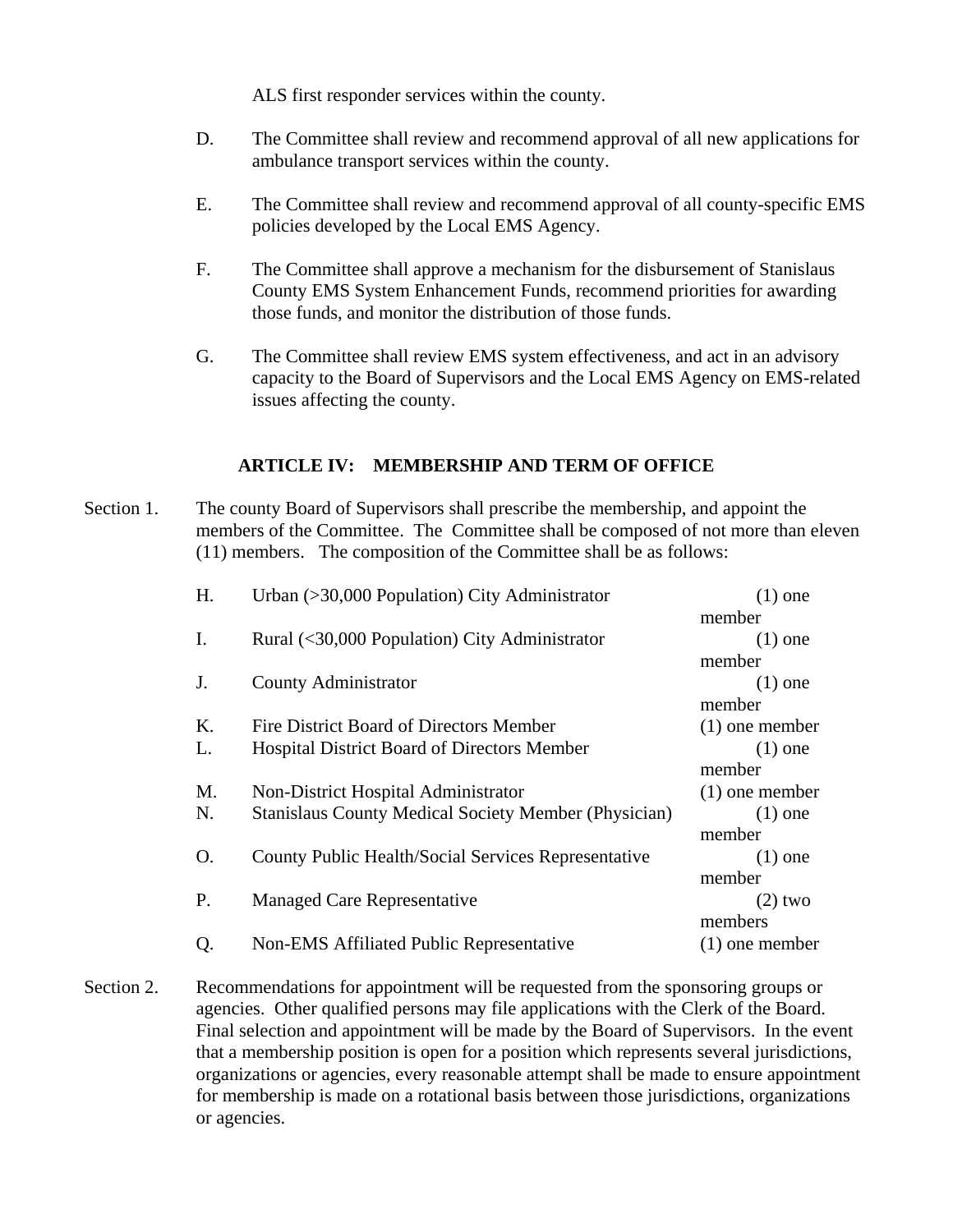- Section 3. The regular term of office for each member shall be (3) three years. Members terms of office shall be staggered to ensure that no more than four terms of office begin, or end, during the same calendar year.
- Section 4. If any member fails to attend two consecutive meetings, or a total of three meetings within one year, their membership may be terminated by a majority vote of the Committee.
- Section 5. Vacancies occurring prior to the end of the term shall be filled by the Board of Supervisors.

#### **ARTICLE V: ORGANIZATION**

- Section 1. The officers of the Board shall be a chairperson and a vice-chairperson who shall be elected at the initial Committee meeting each calendar year.
- Section 2. It will be the duty of the chairperson to preside over the meetings of the Committee, to appoint subcommittees and task forces, to call special meetings, and to coordinate all activities with designated staff.
- Section 3. It will be the duty of the vice-chairperson to preside over meetings in the absence of the chairperson, and to otherwise assume the chairperson's duties in his/her absence.

#### **ARTICLE VI: STAFF SUPPORT**

Staff support will be provided by the Local EMS Agency. Staff with expertise from other county departments will be solicited when appropriate.

### **ARTICLE VII: MEETINGS**

- Section 1. Regular meetings of the Committee shall be held at least quarterly, at a time, day, and location determined by the Committee. Special meetings may be called by the chairperson or by a majority of the Committee members.
- Section 2. All meetings shall be open to the public.

#### **ARTICLE VIII: QUORUM**

A quorum to conduct business shall require a majority of six (6) members.

#### **ARTICLE IX: AGENDA**

EMS Agency staff, under the direction of the chairperson, will prepare an official agenda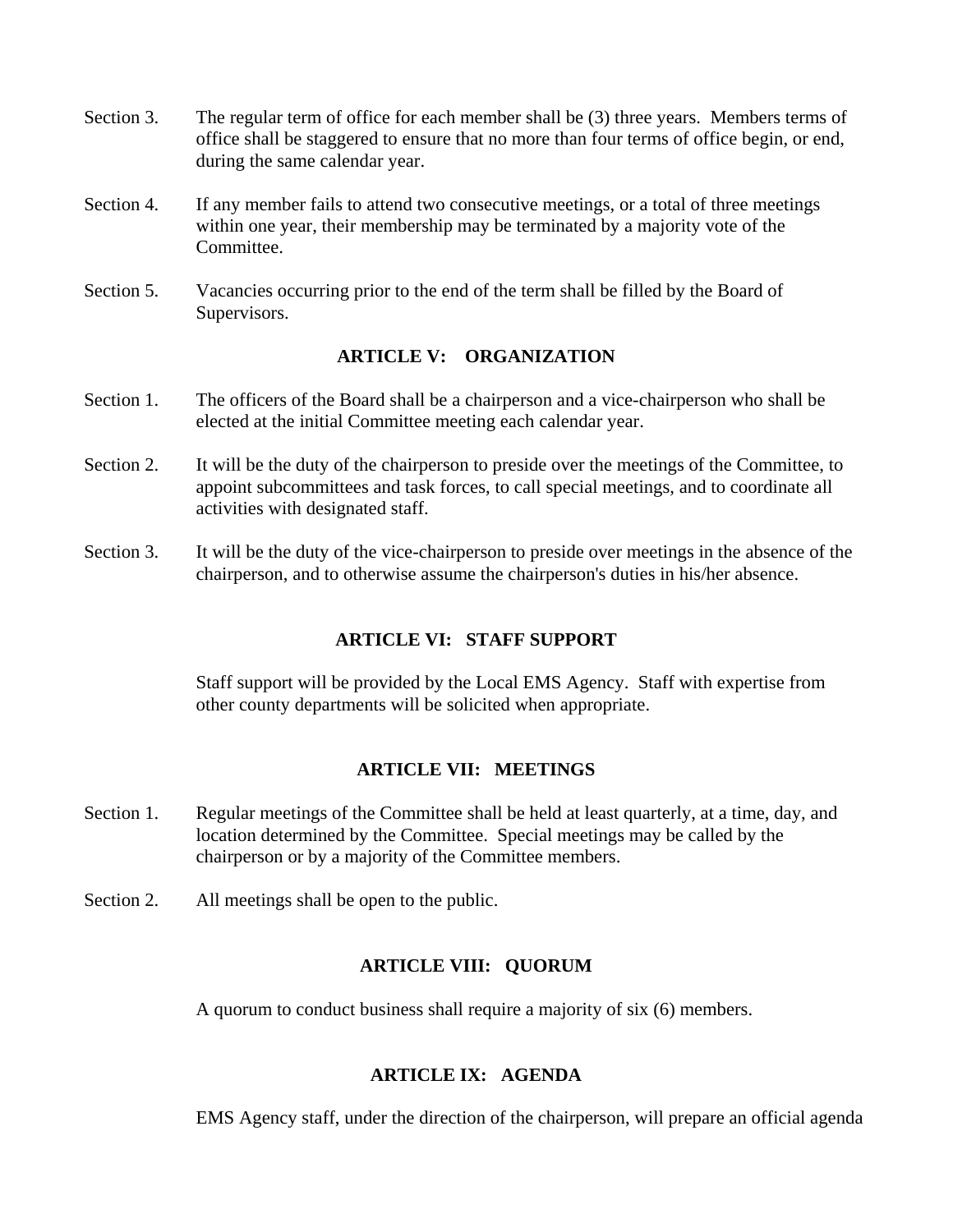before each meeting which will be posted at least 72 hours in advance. Suggested items may be added to the agenda by submitting a request to the chairperson at least three weeks prior to the next scheduled meeting.

# **ARTICLE X: MINUTES**

Minutes of each meeting shall be kept by EMS Agency staff and approved by the membership.